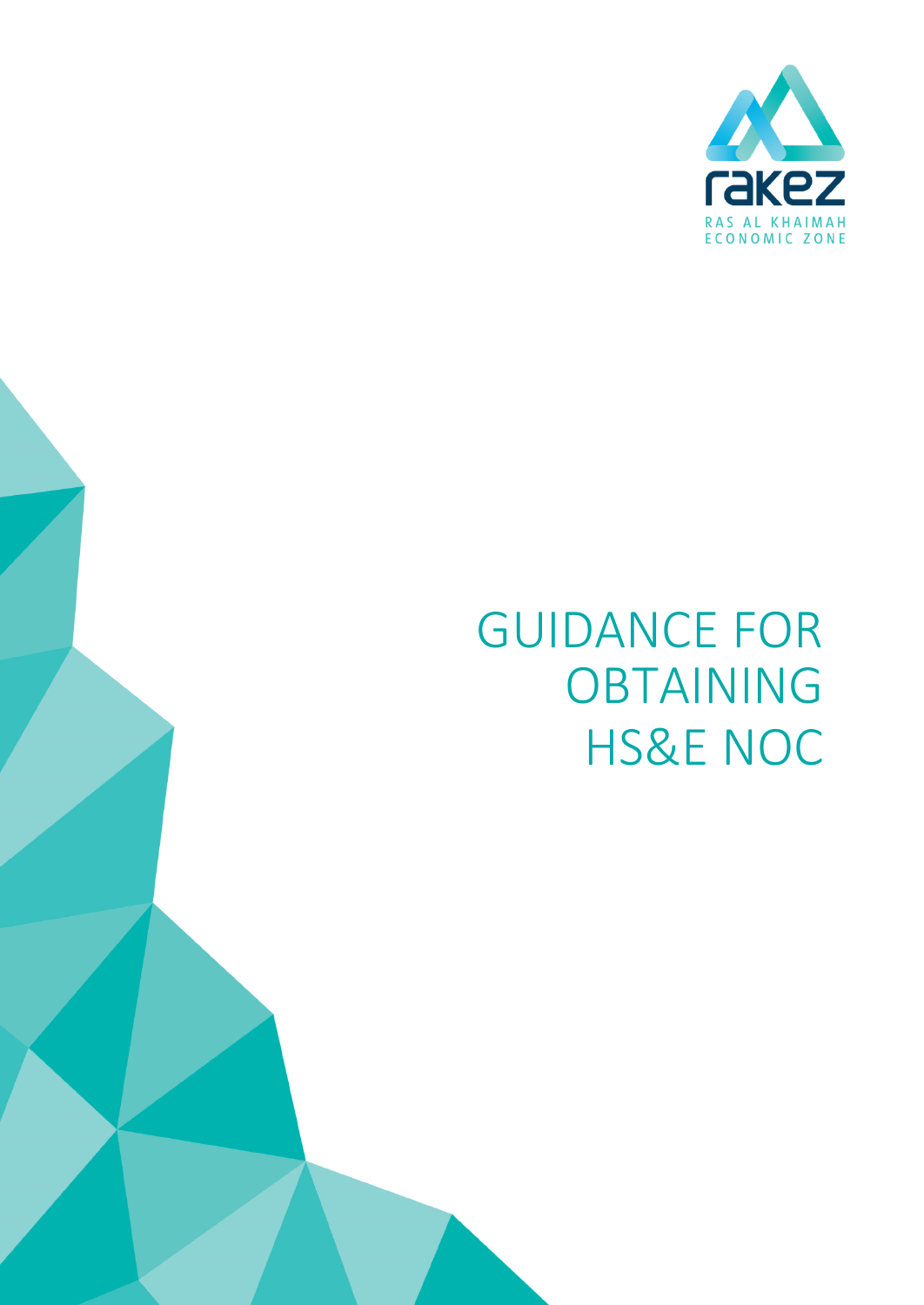

## **CONTENTS**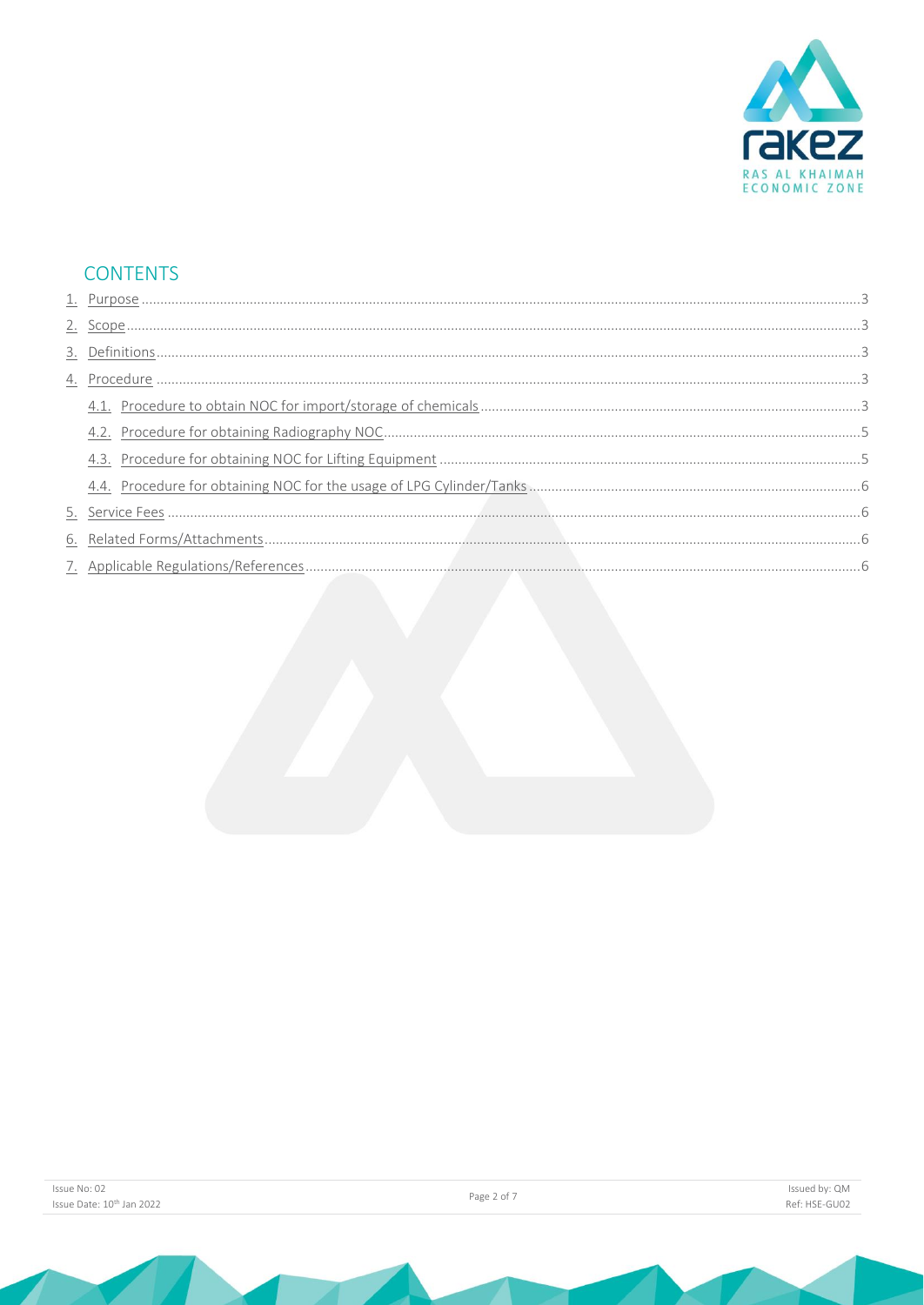

## <span id="page-2-0"></span>1. Purpose

The purpose of this document is to ensure proper compliance and maintain best practices in handling the below hazardous activities:

- Import and storage of chemicals
- Import, export, use, and storage of radioactive sources
- Operation of any kind of power-operated lifting equipment
- Usage of LPG tanks/cylinders

#### <span id="page-2-1"></span>2. Scope

This guidance shall apply to all clients operating within RAKEZ jurisdictional areas.

## <span id="page-2-2"></span>3. Definitions

- a. HS&E Department: Health, Safety & Environment Department
- b. RAKEZ: Ras Al Khaimah Economic Zone
- c. NOC: No Objection Certificate
- d. FANR: Federal Authority for Nuclear Regulation
- e. EPDA: Environment Protection & Development Authority
- f. Relevant Authorities: Federal authorities permitting restricted materials which include: Ministry of Interior (MOI), Ministry of Health and Prevention (MOHAP), Ministry of Climate Change and Environment (MoCCAE), Federal Authority for Nuclear Regulation (FANR), Executive Committee for Goods and Materials Subjected to Import and Export Control.
- g. Restricted Materials: Are any materials listed in the Integrated Hazardous Materials Management System (IHMMS) [https://www.hazmat.ae](https://www.hazmat.ae/)
- h. GHS: Global Harmonized System

## <span id="page-2-4"></span><span id="page-2-3"></span>4. Procedure

## 4.1. Procedure to obtain NOC for import/storage of chemicals

The application form: HS&E NOC APPLICATION – IMPORT/STORAGE OF CHEMICALS (HSE-GU02.F01)

| Issue No: 02                          |  |  |  |
|---------------------------------------|--|--|--|
| Issue Date: 10 <sup>th</sup> Jan 2022 |  |  |  |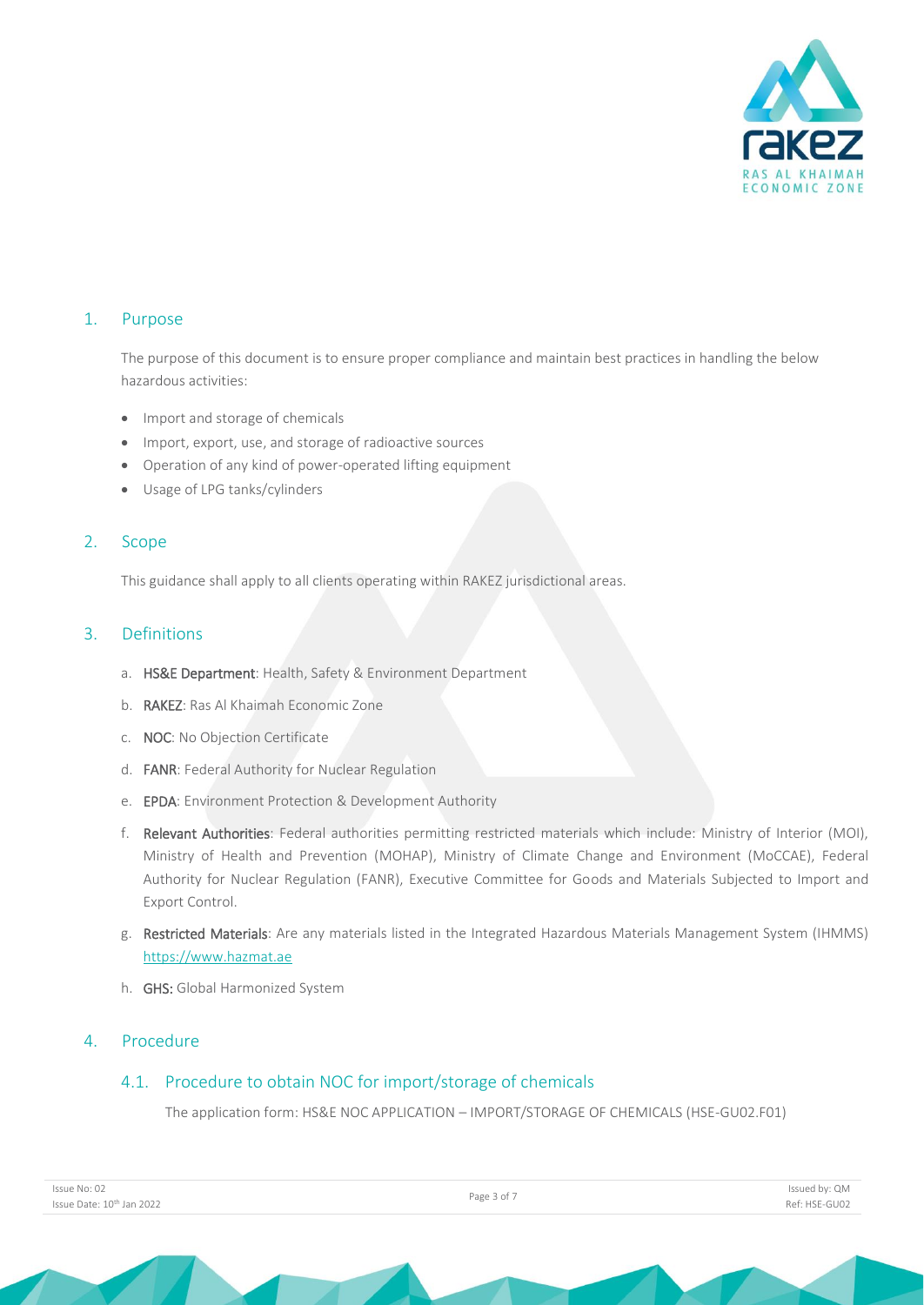

- 4.1.1 This is applied to all chemicals imported/stored/used at the client's facility which are categorized as hazardous materials according to GHS classification or restricted/banned as per IHMMS.
- 4.1.2 The client shall refer to the list of restricted, controlled, and prohibited chemicals of the Federal Environmental Agency, Ministry of Health-UAE (MoH), and Ministry of Interior-UAE or check with Integrated Hazardous Materials Management System (IHMMS) [https://www.hazmat.ae.](https://www.hazmat.ae/) If the chemical is listed in the restricted/controlled/prohibited list, then a written approval shall be obtained from EPDA prior to import/trading/storage or use of the same.
- 4.1.3 The client shall comply with all relevant Standards, Procedures, Rules and Regulations issued by concerned local or federal regulatory authorities that are being applied in handling any restricted chemicals towards a healthy & safe working environment within the premises.
- 4.1.4 The NOC application shall be submitted to RAKEZ HS&E Department via [hse@rakez.com](mailto:hse@rakez.com) three (3) days in advance and submit the following documents:
	- Copy of NOC issued by Environmental Protection Development Authority (EPDA) for Importing, transporting, and storing materials*(applicable for restricted material)*
	- Copy of Bill of lading *(applicable for restricted material)*
	- Copy of valid Environmental Permit from Environmental Protection Development Authority (EPDA)
	- Valid Building Safety Certificate from RAK Civil Defence.
	- Setting Out & Floor Plan showing the exact location(s) of the proposed storage area with Storage configuration, segregation arrangements, and finishing details, etc. Wherever applicable, the location of the existing Drainage system and Fire Protection arrangements shall be shown in the submitted drawings.
	- Risk assessment/Environmental Impact Assessment
	- Copy of certificate for chemical handler/ Certified DG Handler
	- Safety Data Sheet (SDS)
- 4.1.5 If all requirements are satisfactory, a sales order will be issued with service fees as per the HS&E Service fees – (HSE-SF01).
- 4.1.6 Upon confirming the payment, NOC shall be issued subsequently within two (2) working days
- 4.1.7 Once NOC is issued, the client is required to submit updated inventory between the 1st-5th of every month using the INVENTORY UPDATE FORM FOR CHEMICALS – (HSE-GU02.F01-A)
- 4.1.8 Additional chemicals (or their quantity) to the existing approved chemical list shall necessitate HS&E Department approval prior to storage or traded within RAKEZ jurisdiction.
- 4.1.9 In case of delay or failure from the client to comply with all the above requirements, it may trigger a violation procedure as per the RAKEZ violation code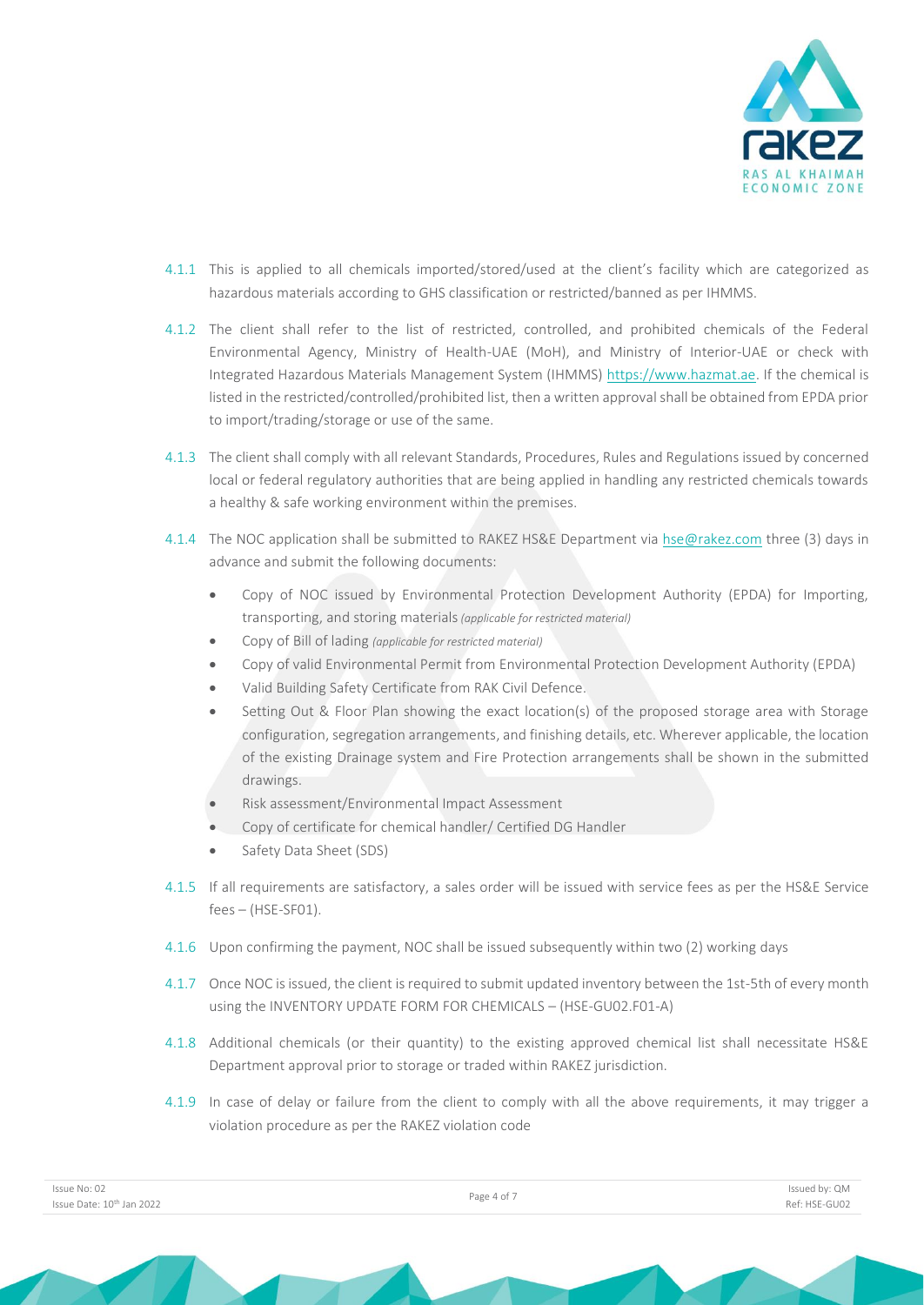

## <span id="page-4-0"></span>4.2. Procedure for obtaining Radiography NOC

The application form: HS&E NOC APPLICATION – RADIOGRAPHY (HSE-GU02.F02)

- 4.2.1. This NOC is applicable for carrying out Radiography activities in RAKEZ jurisdictional areas
- 4.2.2. Import, export, use, storage, and monitoring of radioactive sources are broadly governed at the state level by Federal Authority for Nuclear Regulation (FANR).
- 4.2.3. The client shall obtain the necessary License/ Approval/ Permission from the Federal Authority for Nuclear Regulations (FANR).
- After obtaining Approval/Licence from the FANR. The NOC application shall be submitted to RAKEZ HS&E Department vi[a hse@rakez.com](mailto:hse@rakez.com) three (3) days in advance and submit the following documents:
	- FANR Licence
	- Vehicle approval
	- Source Certificate
	- Classified Person Certificate
	- Radiation Protection Officer Certificate
	- Risk Assessment
	- Method Statement
	- Emergency Response Plan
- If all requirements are satisfactory, a sales order will be issued with service fees as per the HS&E Service fees – (HSE-SF01).
- Upon confirming the payment, NOC shall be issued subsequently within two (2) working days.
- In case of delay or failure from the client to comply with all the above requirements, it may trigger a violation procedure as per the RAKEZ violation code.

## <span id="page-4-1"></span>4.3. Procedure for obtaining NOC for Lifting Equipment

The application form: HS&E NOC APPLICATION – LIFTING EQUIPMENT (HSE-GU02.F03)

- This NOC is applicable for the usage of power-operated lifting equipment in the RAKEZ jurisdictional area.
- 4.3.2. The client shall submit the application to RAKEZ HS&E Department through email to [hse@rakez.com](mailto:hse@rakez.com) three (03) days before the proposed usage. The submission should contain the following required copies of the documents:
	- Lifting equipment Registration
	- Equipment Operators Licence & Training Certification
	- 3rd party Inspection & Test Certificate from RAKEZ approved Companies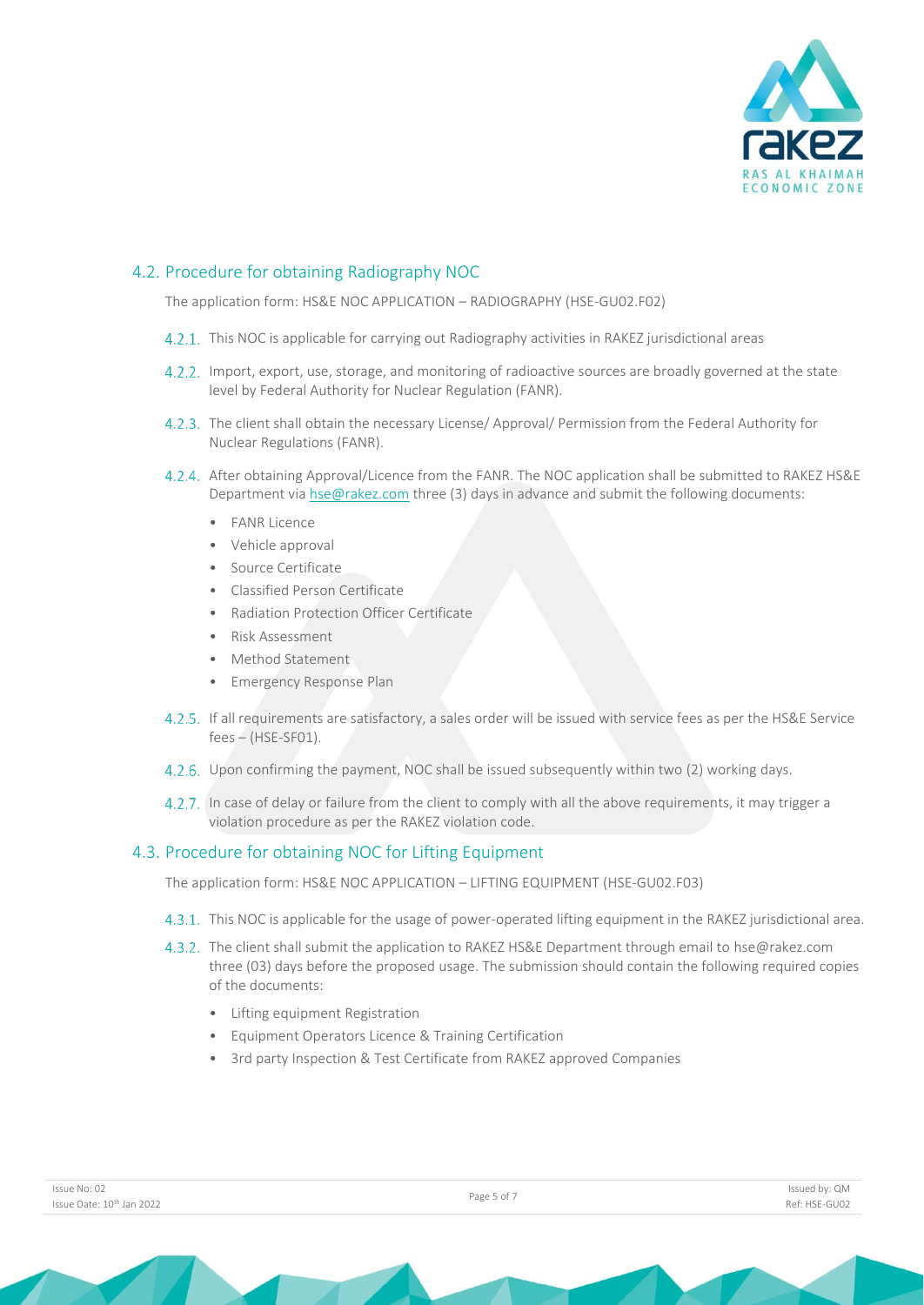

- If all requirements are satisfactory, a sales order will be issued with service fees as per the HS&E Service fees – (HSE-SF01).
- Upon confirming the payment, NOC shall be issued subsequently within two (2) working days.
- 4.3.5. The Lifting Equipment vehicle may be inspected at the site or be required to be presented at RAKEZ Office or at the site to carry out the inspection by the Officer prior to commencement of the operation.
- 4.3.6. In case of delay or failure from the client to comply with all the above requirements, it may trigger a violation procedure as per the RAKEZ violation code.

## <span id="page-5-0"></span>4.4. Procedure for obtaining NOC for the usage of LPG Cylinder/Tanks

The application form: HS&E NOC APPLICATION – LPG CYLINDER/TANK (HSE-GU02.F04)

- 4.4.1. The client shall submit the application for usage of LPG to the RAKEZ HS&E Department before three (3) days through email t[o hse@rakez.com.](mailto:hse@rakez.com) The submission should contain the following required copies of the documents:
	- Valid Building Safety Certificate from RAK Civil Defence.
	- NOC from RAK Civil Defence
	- 3rd party Inspection Report & Test Certificate from RAKEZ approved Companies (for tanks)
- If all requirements are satisfactory, a sales order will be issued with service fees as per the HS&E Service  $fees - (HSE-SFO1).$
- Upon confirming the payment, NOC shall be issued subsequently within two (2) working days.
- 4.4.4. The LPG usage at client premises may be randomly inspected in the facility/site by the Officer.
- 4.4.5. In case of delay or failure from the client to comply with all the above requirements, it may trigger a violation procedure as per the RAKEZ Violation Code.

#### <span id="page-5-1"></span>5. Service Fees

All payments shall be done as per HS&E service fees. – (HSE-SF01)

## <span id="page-5-2"></span>6. Related Forms/Attachments

- HS&E NOC APPLICATION IMPORT / STORAGE OF CHEMICALS HSE-GU02.F01
- INVENTORY UPDATE FORM FOR CHEMICALS HSE-GU02.F01-A
- HS&E NOC APPLICATION RADIOGRAPHY HSE-GU02.F02
- HS&E NOC APPLICATION LIFTING EQUIPMENT HSE-GU02.F03
- HS&E NOC APPLICATION LPG CYLINDERS / TANKS HSE-GU02.F04

## <span id="page-5-3"></span>7. Applicable Regulations/References

• ENAS/EIAC; Accreditation Requirements of Inspection Bodies for Lifting Equipment